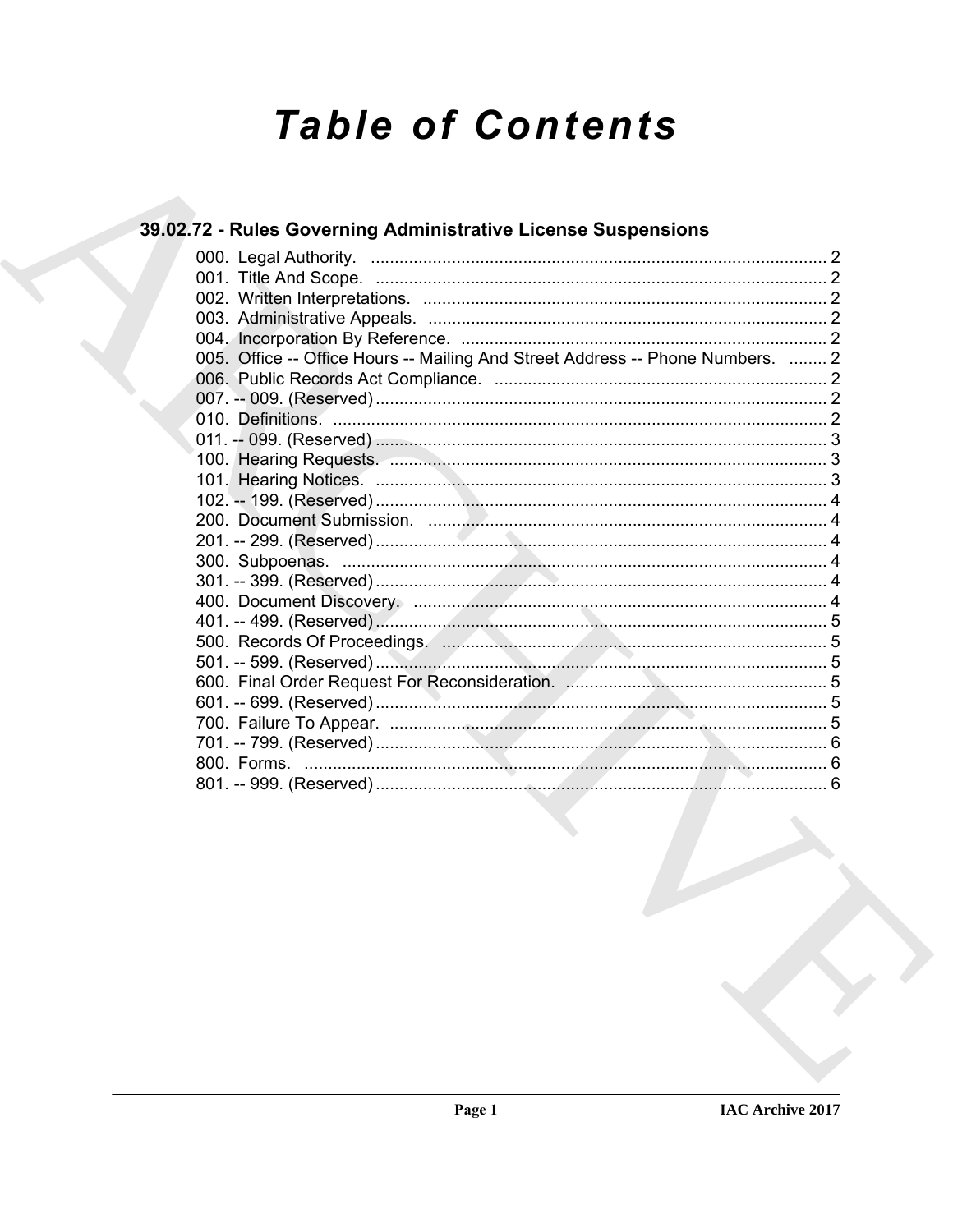# **IDAPA 39 TITLE 02 CHAPTER 72**

# **39.02.72 - RULES GOVERNING ADMINISTRATIVE LICENSE SUSPENSIONS**

# <span id="page-1-1"></span><span id="page-1-0"></span>**000. LEGAL AUTHORITY.**

In accordance with Section 18-8002A, Idaho Code, the Idaho Transportation Board adopts the following rule governing Administrative License Suspensions (ALS). (10-1-94)

# <span id="page-1-2"></span>**001. TITLE AND SCOPE.**

**01.** Title. This rule shall be cited as IDAPA 39.02.72, "Rules Governing Administrative License (4-5-00) Suspensions." (4-5-00)

**33.02.72 - RULES GOVERNING ADMINISTRATIVE LIGENSE SUSPENSIONS**<br> **BULLAR MITTIONITY, SUNA Make Cade, the liable Transportation flood along the following the<br>
ARCHIVE CONTENTS (EQUATION THE AND SCOPE).<br>
<b>BULLAR THE AND SCO 02. Scope**. The purpose of this Rule is to establish driver's license suspension procedures for persons driving under the influence of alcohol or other intoxicating substances as indicated by an evidentiary test of blood, breath, or urine, pursuant to Section 18-8002A, Idaho Code. This rule also includes the procedures for administrative hearings to review the propriety of administrative license suspensions. (4-5-00)

# <span id="page-1-3"></span>**002. WRITTEN INTERPRETATIONS.**

Written interpretations of this rule in the form of explanatory comments accompanying the rule-making proposal and a review of the comments submitted during the rule-making process are available from the Secretary to the Board, Idaho Transportation Board, P.O. Box 7129, Boise, ID 83707-1129, or 3311 W. State Street, Boise, Idaho. (10-1-94)

## <span id="page-1-4"></span>**003. ADMINISTRATIVE APPEALS.**

All Administrative License Suspension appeals pursuant to Section 18-8002A, Idaho Code, shall be governed by this rule and IDAPA 04.11.01, "Idaho Rules of Administrative Procedure of the Attorney General," in so far as they apply.  $(10-1-94)$ 

## <span id="page-1-5"></span>**004. INCORPORATION BY REFERENCE.**

There are no documents incorporated by reference in this chapter. (3-29-12)

# <span id="page-1-6"></span>**005. OFFICE -- OFFICE HOURS -- MAILING AND STREET ADDRESS -- PHONE NUMBERS.**

**Street and Mailing Address**. The Idaho Transportation Department maintains a central office in Boise at 3311 W. State Street with a mailing address of P O Box 7129, Boise ID 83707-1129. (3-29-12)

**02. Office Hours**. Daily office hours are 8:00 a.m. to 5:00 p.m. except Saturday, Sunday and state holidays. (3-29-12) holidays. (3-29-12)

**03. Telephone And Fax Numbers**. The central office may be contacted during office hours by phone 34-8000 or by fax at 208-334-8739. at 208-334-8000 or by fax at 208-334-8739.

# <span id="page-1-7"></span>**006. PUBLIC RECORDS ACT COMPLIANCE.**

All records associated with this chapter are subject to and in compliance with the Idaho Public Records Act, as set forth in Title 74, Chapter 1, Idaho Code. (3-29-12) forth in Title 74, Chapter 1, Idaho Code.

# <span id="page-1-8"></span>**007. -- 009. (RESERVED)**

## <span id="page-1-10"></span><span id="page-1-9"></span>**010. DEFINITIONS.**

**01.** Petitioner. A person who has been served with a Notice of Suspension pursuant to Section 18-<br>daho Code. (10-1-94) 8002A, Idaho Code.

<span id="page-1-12"></span><span id="page-1-11"></span>**02.** Received by the Department. A document that has been: (10-1-94)

**a.** Personally delivered to the Department's Driver Services Section at 3311 W. State Street, Boise,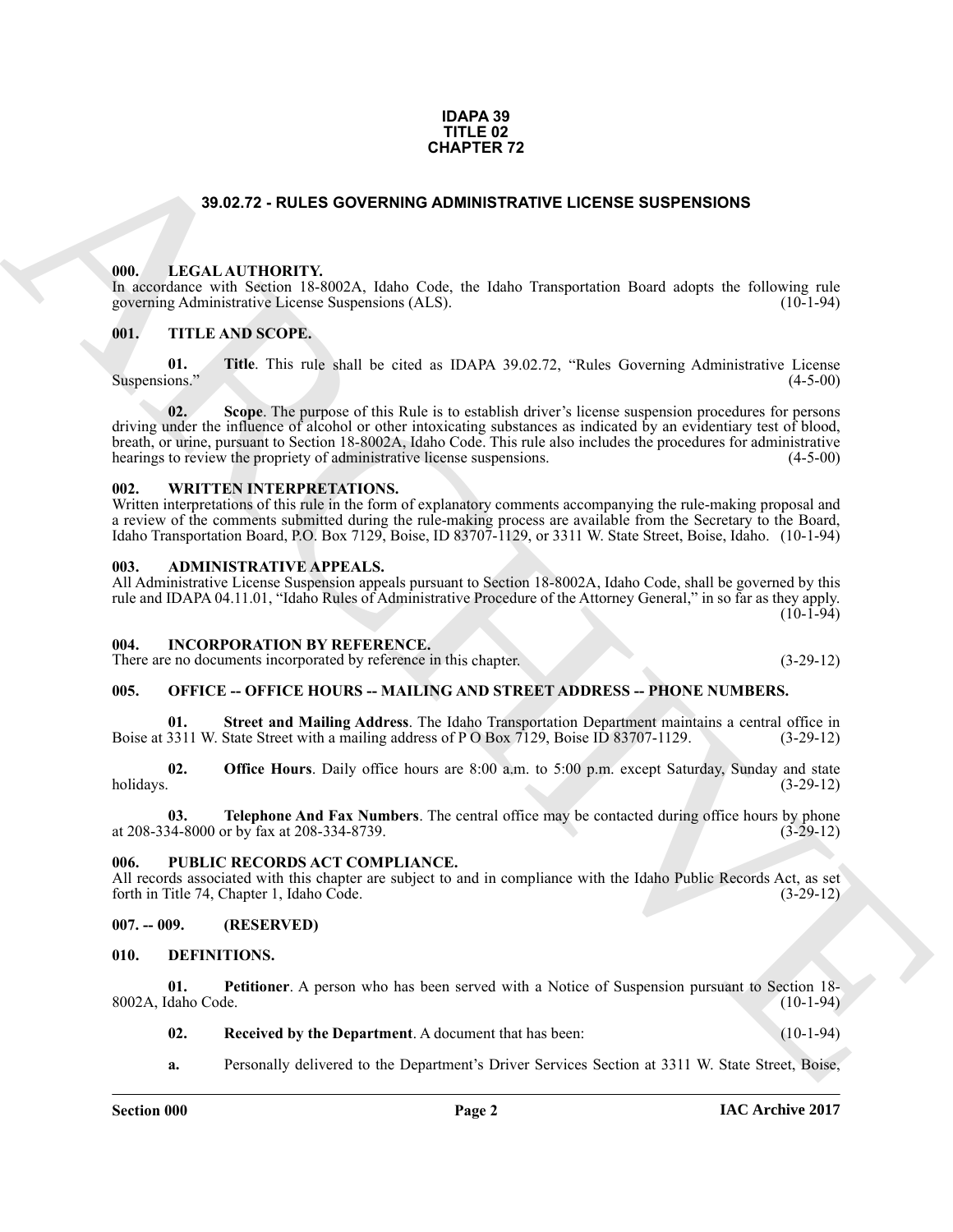# <span id="page-2-3"></span>*IDAHO ADMINISTRATIVE CODE IDAPA 39.02.72 - Rules Governing Idaho Transportation Department Administrative License Suspensions*

# <span id="page-2-6"></span><span id="page-2-5"></span><span id="page-2-4"></span><span id="page-2-0"></span>**011. -- 099. (RESERVED)**

# <span id="page-2-13"></span><span id="page-2-10"></span><span id="page-2-1"></span>**100. HEARING REQUESTS.**

| <b>Idaho Transportation Department</b> |                                                                                                                                                                                                                                                                                                                                                                                                                                                                            | <b>Administrative License Suspensions</b> |             |
|----------------------------------------|----------------------------------------------------------------------------------------------------------------------------------------------------------------------------------------------------------------------------------------------------------------------------------------------------------------------------------------------------------------------------------------------------------------------------------------------------------------------------|-------------------------------------------|-------------|
| Idaho; or                              |                                                                                                                                                                                                                                                                                                                                                                                                                                                                            |                                           | $(10-1-94)$ |
| $\mathbf{b}$ .                         | Delivered by mail and addressed to P.O. Box 7129, Boise, ID 83707-1129; or                                                                                                                                                                                                                                                                                                                                                                                                 |                                           | $(10-1-94)$ |
| c.                                     | Transmitted by facsimile machine to telephone number (208) 332-4124.                                                                                                                                                                                                                                                                                                                                                                                                       |                                           | $(3-29-12)$ |
| d.                                     | Sent by e-mail to driverrecords@itd.idaho.gov.                                                                                                                                                                                                                                                                                                                                                                                                                             |                                           | $(3-29-12)$ |
| 03.<br>Section 73-108, Idaho Code.     | Business Days. All days of the week except Saturday, Sunday, and legal holidays as defined by                                                                                                                                                                                                                                                                                                                                                                              |                                           | $(10-1-94)$ |
| 04.                                    | Certified Copy. A reproduction of an original record that has been certified by a custodian of such<br>record to be a true and accurate copy.                                                                                                                                                                                                                                                                                                                              |                                           | $(10-1-94)$ |
| 05.<br>same matrix.                    | <b>Duplicate Original.</b> A counterpart produced by the same impression as the original, or from the                                                                                                                                                                                                                                                                                                                                                                      |                                           | $(3-19-99)$ |
| 06.                                    | Evidentiary Test. An analysis of blood, breath, or urine to determine the presence of alcohol,<br>drugs, or other intoxicating substances.                                                                                                                                                                                                                                                                                                                                 |                                           | $(10-1-94)$ |
| $011. - 099.$                          | (RESERVED)                                                                                                                                                                                                                                                                                                                                                                                                                                                                 |                                           |             |
| <b>100.</b>                            | <b>HEARING REQUESTS.</b>                                                                                                                                                                                                                                                                                                                                                                                                                                                   |                                           |             |
| 01.<br>following information:          | Written Requests. Hearing requests must be made in writing. Hearing requests must contain the                                                                                                                                                                                                                                                                                                                                                                              |                                           | $(10-1-94)$ |
| a.<br>conducted;                       | The petitioner's full name, complete mailing address, and telephone number where hearing will be                                                                                                                                                                                                                                                                                                                                                                           |                                           | $(3-19-99)$ |
| $\mathbf{b}$ .                         | The driver's license number;                                                                                                                                                                                                                                                                                                                                                                                                                                               |                                           | $(10-1-94)$ |
| c.                                     | The petitioner's date of birth;                                                                                                                                                                                                                                                                                                                                                                                                                                            |                                           | $(10-1-94)$ |
| d.                                     | The date of arrest;                                                                                                                                                                                                                                                                                                                                                                                                                                                        |                                           | $(10-1-94)$ |
| e.                                     | A brief statement of the issues the petitioner proposes to raise at the hearing; and                                                                                                                                                                                                                                                                                                                                                                                       |                                           | $(10-1-94)$ |
| f.                                     | Any dates or times that the petitioner or attorney cannot be available for the hearing.                                                                                                                                                                                                                                                                                                                                                                                    |                                           | $(10-1-94)$ |
| 02.                                    | Timely Requests. Hearing requests must be received by the Department no later than 5 p.m. of the<br>seventh day following the service of the Notice of Suspension. Hearing requests received after that time shall be<br>considered untimely. The Department shall deny an untimely hearing request unless the petitioner can demonstrate<br>that a request should be granted.                                                                                             |                                           | $(10-1-94)$ |
| 03.                                    | Request Withdrawal. Petitioners may withdraw their hearing requests at any time.                                                                                                                                                                                                                                                                                                                                                                                           |                                           | $(10-1-94)$ |
| 101.                                   | <b>HEARING NOTICES.</b>                                                                                                                                                                                                                                                                                                                                                                                                                                                    |                                           |             |
| 01.                                    | <b>Notification</b> . Upon timely receipt of hearing requests, the Department shall notify petitioners of the<br>time and date of the hearing as soon as practicable, but no later than seven (7) days prior to the hearing. Hearing<br>notices shall be mailed or e-mailed to the address provided in the hearing requests, or if no address was provided,<br>notices shall be mailed to the most current address contained in the petitioner's driver's license records. |                                           | $(3-29-12)$ |
|                                        | Hearings Conducted by Telephone. Hearings shall be conducted by telephone unless the hearing                                                                                                                                                                                                                                                                                                                                                                               |                                           |             |

# <span id="page-2-12"></span><span id="page-2-11"></span><span id="page-2-9"></span><span id="page-2-8"></span><span id="page-2-7"></span><span id="page-2-2"></span>**101. HEARING NOTICES.**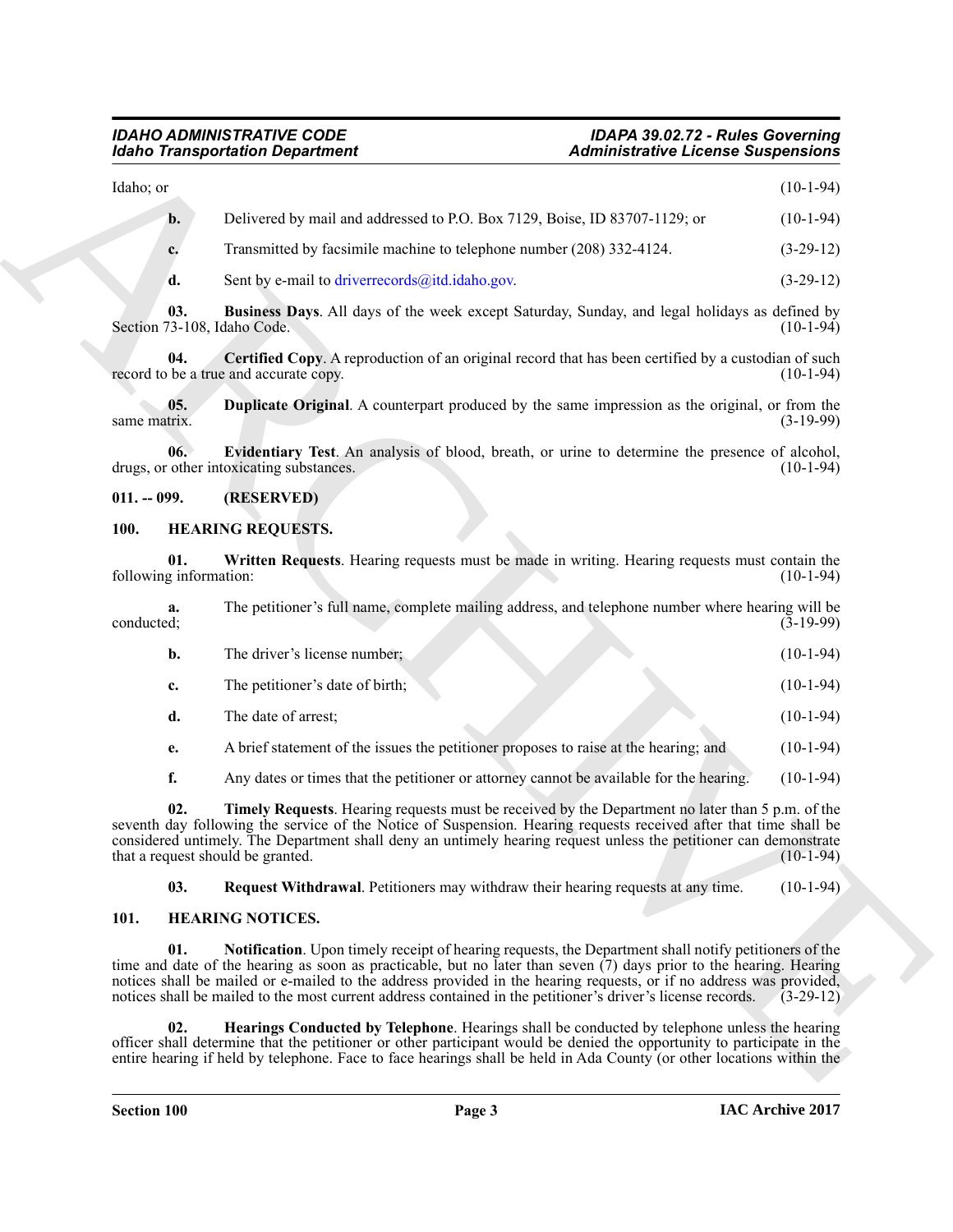# *IDAHO ADMINISTRATIVE CODE IDAPA 39.02.72 - Rules Governing Idaho Transportation Department Administrative License Suspensions*

state as may be determined by the Department). (3-19-99)

<span id="page-3-12"></span>**03. Hearing Date**. Hearings shall be conducted within twenty (20) days of receipt of the hearing request. However, the Hearing Officer may extend the hearing date for one (1) ten (10) day period upon a showing of good cause. Such extension shall not stay the suspension. (3-29-12)

# <span id="page-3-0"></span>**102. -- 199. (RESERVED)**

# <span id="page-3-8"></span><span id="page-3-1"></span>**200. DOCUMENT SUBMISSION.**

**01. Forwarding Documents to the Department**. Upon service of a Notice of Suspension, a law enforcement agency shall, in accordance with Section 18-8002A, Idaho Code, forward the following documents to the Department within five (5) business days: (3-19-99) the Department within five  $(5)$  business days:

<span id="page-3-11"></span>**a.** Notice of Suspension. (3-29-12)

**b.** The sworn statement of the officer incorporating any arrest or incident reports relevant to the arrest entiary testing. (10-1-94) and evidentiary testing.

A certified copy or duplicate original of the test results or log of test results if the officer has tiary test of the petitioner's breath. (3-19-99) directed an evidentiary test of the petitioner's breath.

**02. Compliance**. The documents shall be considered forwarded in a timely manner if they are postmarked within five (5) business days of the date of service of the Notice of Suspension or are accompanied by a certificate, certifying the documents were deposited with: (3-19-99)

<span id="page-3-10"></span>**a.** The United States mail or overnight delivery service; or (10-1-94)

<span id="page-3-9"></span>**b.** Hand delivered, within five (5) business days of the date of service of the suspension notice. (3-19-99)

Monito Transportation Department<br>
alternative Liebuvis and proportional<br>
also is a sub-solution by the University and V crossing with the result of the space with a formula point<br>
given the transportation by the sub-solut **03. Blood and Urine Tests**. If an evidentiary test of blood or urine was administered rather than a breath test, the Notice of Suspension shall not be served until the results of the test are obtained. In such cases, the peace officer may forward the sworn statement and accompanying reports to the Department and the Department shall have the responsibility of serving the Notice of Suspension, if necessary. (10-1-94) shall have the responsibility of serving the Notice of Suspension, if necessary.

# <span id="page-3-2"></span>**201. -- 299. (RESERVED)**

# <span id="page-3-13"></span><span id="page-3-3"></span>**300. SUBPOENAS.**

<span id="page-3-15"></span>**01.** Request. The Hearing Officer assigned to the matter may, upon written request, issue subpoenas requiring the attendance of witnesses or the production of documentary or tangible evidence at a hearing. (10-1-94)

<span id="page-3-16"></span>**02. Serving Subpoenas**. Parties requesting subpoenas shall be responsible for having the subpoenas served. Witnesses shall not be compelled to attend and testify at hearings unless served with subpoenas at least one hundred and twenty (120) hours prior to the time of hearing. (3-29-12) hundred and twenty  $(120)$  hours prior to the time of hearing.

<span id="page-3-14"></span>**03. Proof of Service**. Parties responsible for service of the subpoena shall provide proof of service of pena prior to the scheduled hearing. (3-29-12) the subpoena prior to the scheduled hearing.

# <span id="page-3-4"></span>**301. -- 399. (RESERVED)**

# <span id="page-3-6"></span><span id="page-3-5"></span>**400. DOCUMENT DISCOVERY.**

<span id="page-3-7"></span>**01. Obtaining Photocopies**. To obtain a photocopy of a document which is public record, relates to the petitioner hearing, and is in the possession of the Department, petitioners shall make a written request to the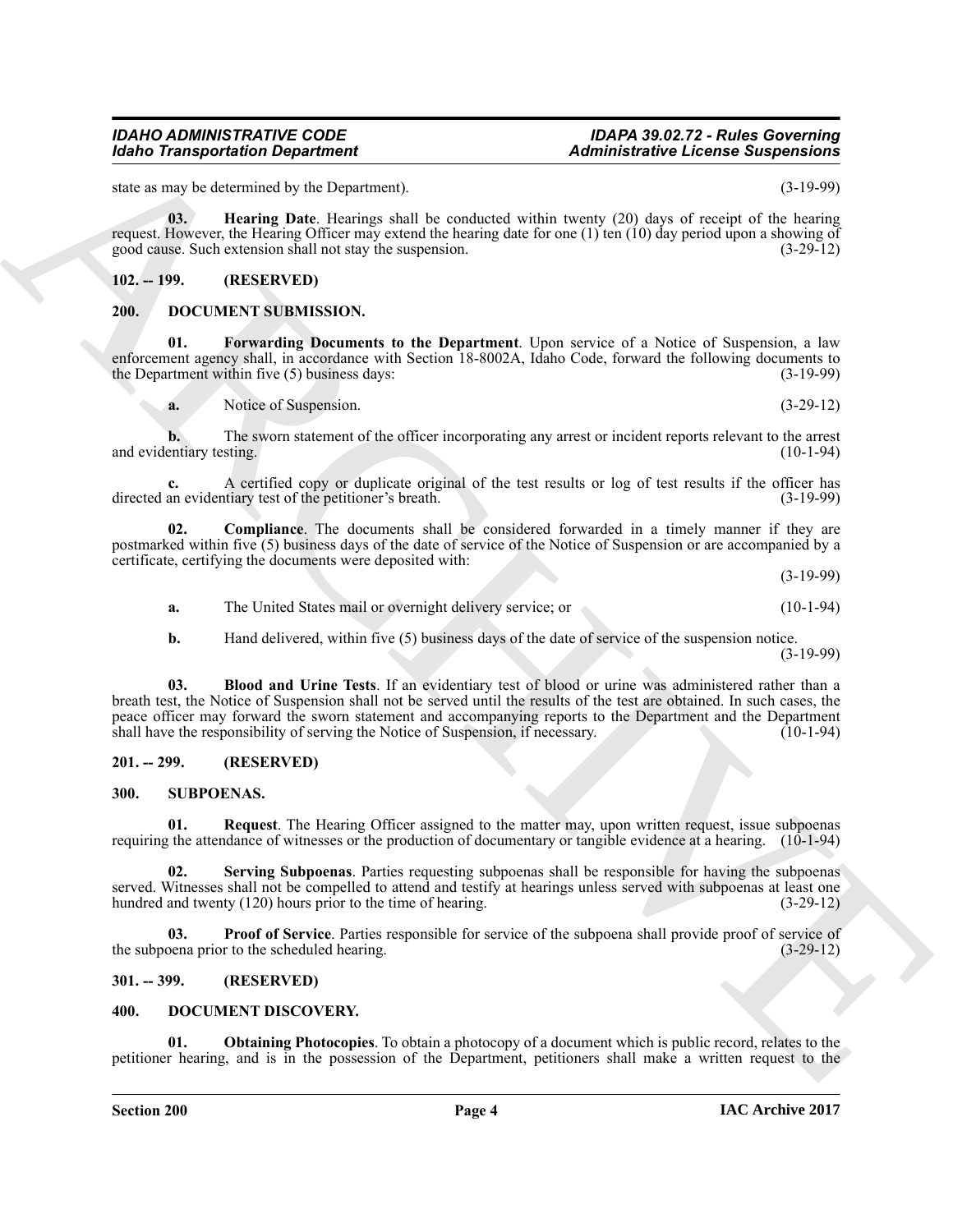Department. The Department shall attempt to provide the requested copies prior to the hearing date, but failure to do so shall not be grounds for staying or rescinding a suspension.

<span id="page-4-6"></span>**02. Further Document Discovery**. Further discovery shall only be conducted in accordance with IDAPA 04.11.01.521, "Idaho Rules of Administrative Procedure of the Attorney General." (10-1-94)

<span id="page-4-0"></span>**401. -- 499. (RESERVED)**

# <span id="page-4-14"></span><span id="page-4-1"></span>**500. RECORDS OF PROCEEDINGS.**

<span id="page-4-16"></span>**01.** Required Records. The Hearing Officer shall make a record of hearing proceedings. This record sist of: (10-1-94) shall consist of:

**a.** An audio recording of the hearing, except in instances where the Hearing Officer authorizes a different method of reporting the hearing. (3-29-12)

<span id="page-4-15"></span>**b.** Exhibits and other items of evidentiary nature. (10-1-94)

**02. Requesting Copies**. Any party may make a written request for a copy of the audio recording of the hearing from the Department. The requesting party shall reimburse the Department for the actual cost of providing<br>(3-29-12) the copy.  $(3-29-12)$ 

# <span id="page-4-2"></span>**501. -- 599. (RESERVED)**

# <span id="page-4-11"></span><span id="page-4-3"></span>**600. FINAL ORDER REQUEST FOR RECONSIDERATION.**

More Transportation Department<br>
2. Administrative Leonix Surperson and the system of the contract of the contract of the beams state of the following<br>
2. The the Department Department Department Department and the system The Hearing Officer shall make Findings of Fact, Conclusions of Law and Order either sustaining or vacating the license suspension in question. The Findings of Fact, Conclusions of Law and Order shall be the final order of the Department. A request for reconsideration must be made within fourteen (14) days of the issuance of the Findings of Fact, Conclusions of Law and Order. The request for reconsideration shall contain a request to submit new evidence if the party wishes the hearing officer to consider any new evidence. (3-19-99) if the party wishes the hearing officer to consider any new evidence.

<span id="page-4-12"></span>**01.** Issuing Facts and Findings. The Hearing Officer shall issue the Findings of Fact, Conclusions of Order following the hearing. (3-29-12) Law and Order following the hearing.

<span id="page-4-13"></span>**02. Mailing Final Order**. The Findings of Fact, Conclusions of Law and Order is issued when a copy is deposited in the United States Mail addressed to the petitioner or the petitioner's attorney or e-mailed to the petitioner or the petitioner's attorney. (3-29-12)

# <span id="page-4-4"></span>**601. -- 699. (RESERVED)**

# <span id="page-4-10"></span><span id="page-4-7"></span><span id="page-4-5"></span>**700. FAILURE TO APPEAR.**

**01. Proposed Order of Default**. Should the petitioner fail to appear at the scheduled hearing, either in person or through an attorney, the Hearing Officer shall promptly issue a notice of proposed order of default. This notice is deemed served when mailed or e-mailed to the petitioner or petitioner's attorney at the address shown in the request for hearing, or if no address was provided, the notice shall be mailed to the most current address contained in the petitioner's driver's license records. (3-29-12) the petitioner's driver's license records.

<span id="page-4-9"></span>**Filing Petition**. The petitioner may, within seven (7) days of service of the notice of proposed order of default, file a petition requesting that the order of default not be entered and stating the grounds for such a request. If the Hearing Officer grants the petitioner's request, the hearing shall be rescheduled. Granting the petitioner's request shall not stay or vacate the suspension. (3-29-12)

<span id="page-4-8"></span>**03. Denied Petitions**. If the Hearing Officer denies the petitioner's request that the default order not be entered, the Hearing Officer shall make a determination to sustain or vacate the suspension based upon the documentary record submitted by the Department. (10-1-94) documentary record submitted by the Department.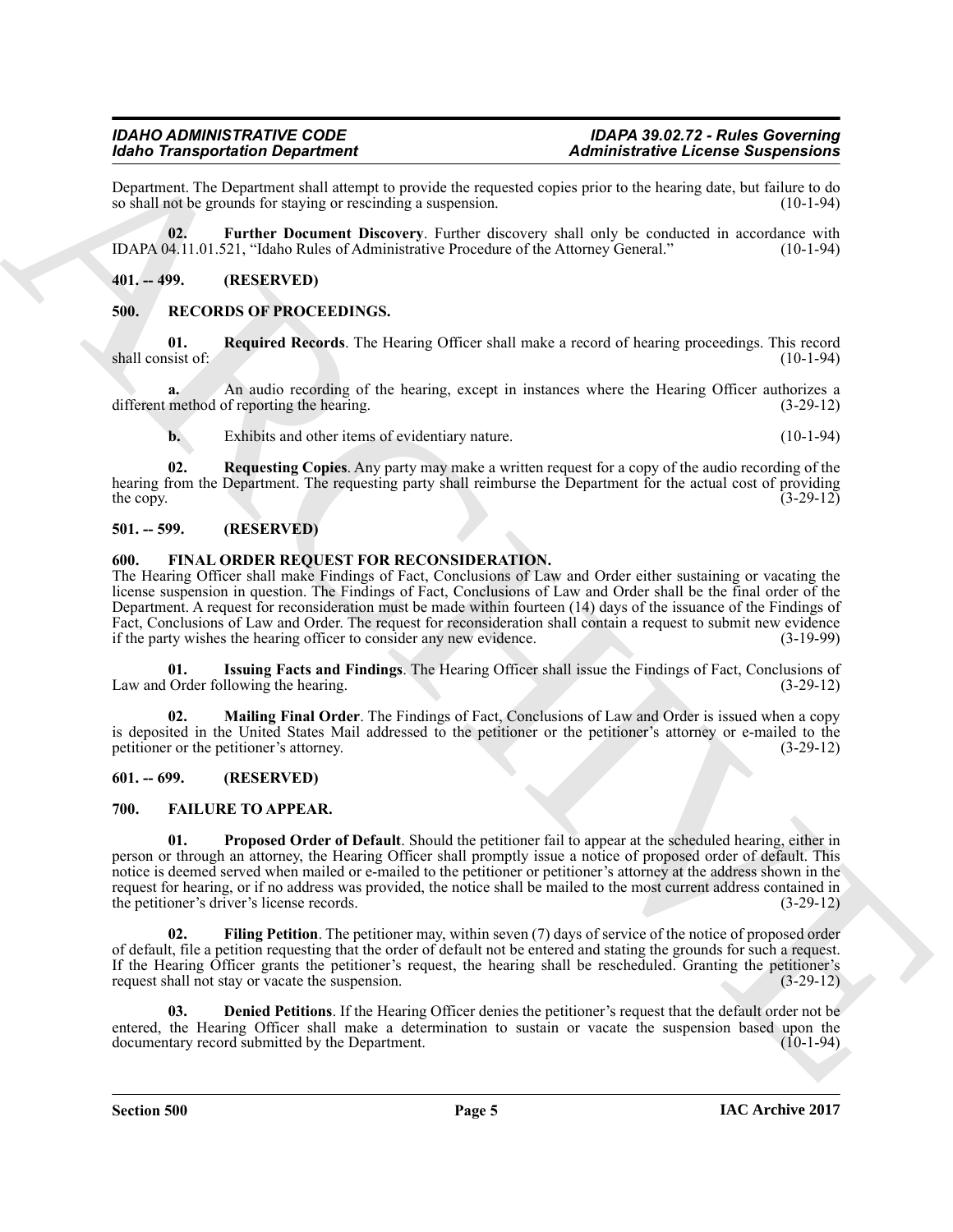# *IDAHO ADMINISTRATIVE CODE IDAPA 39.02.72 - Rules Governing Idaho Transportation Department Administrative License Suspensions*

<span id="page-5-3"></span>**04.** Attending a Hearing. A petitioner or witness shall be deemed to have appeared if present within fifteen (15) minutes after the time the Hearing Officer is ready to begin the hearing. In the case of a telephone hearing, the petitioner or witness shall be deemed to have appeared if contacted by telephone on the second attempt to do so within a fifteen (15) minute period from the commencement of the hearing. (3-19-99) do so within a fifteen  $(15)$  minute period from the commencement of the hearing.

# <span id="page-5-0"></span>**701. -- 799. (RESERVED)**

# <span id="page-5-4"></span><span id="page-5-1"></span>**800. FORMS.**

Monto Transportation Department<br>  $\frac{1}{2}$  and  $\frac{1}{2}$  and  $\frac{1}{2}$  and  $\frac{1}{2}$  and  $\frac{1}{2}$  and  $\frac{1}{2}$  and  $\frac{1}{2}$  and  $\frac{1}{2}$  and  $\frac{1}{2}$  and  $\frac{1}{2}$  and  $\frac{1}{2}$  and  $\frac{1}{2}$  and  $\frac{1}{2}$  and  $\frac{1}{$ The Department shall develop appropriate forms to be used throughout the state including, but not limited to, forms for Notice of Suspension and officer's sworn statement. Each law enforcement agency shall use the forms supplied by the Department in carrying out the requirements of Section 18-8002A, Idaho Code, and this Rule. However, the sworn statement may be in the form of a law enforcement agency's affidavit of probable cause or equivalent document, so long as it contains the elements required by Section 18-8002A, Idaho Code. (3-29-12) document, so long as it contains the elements required by Section 18-8002A, Idaho Code.

# <span id="page-5-2"></span>**801. -- 999. (RESERVED)**